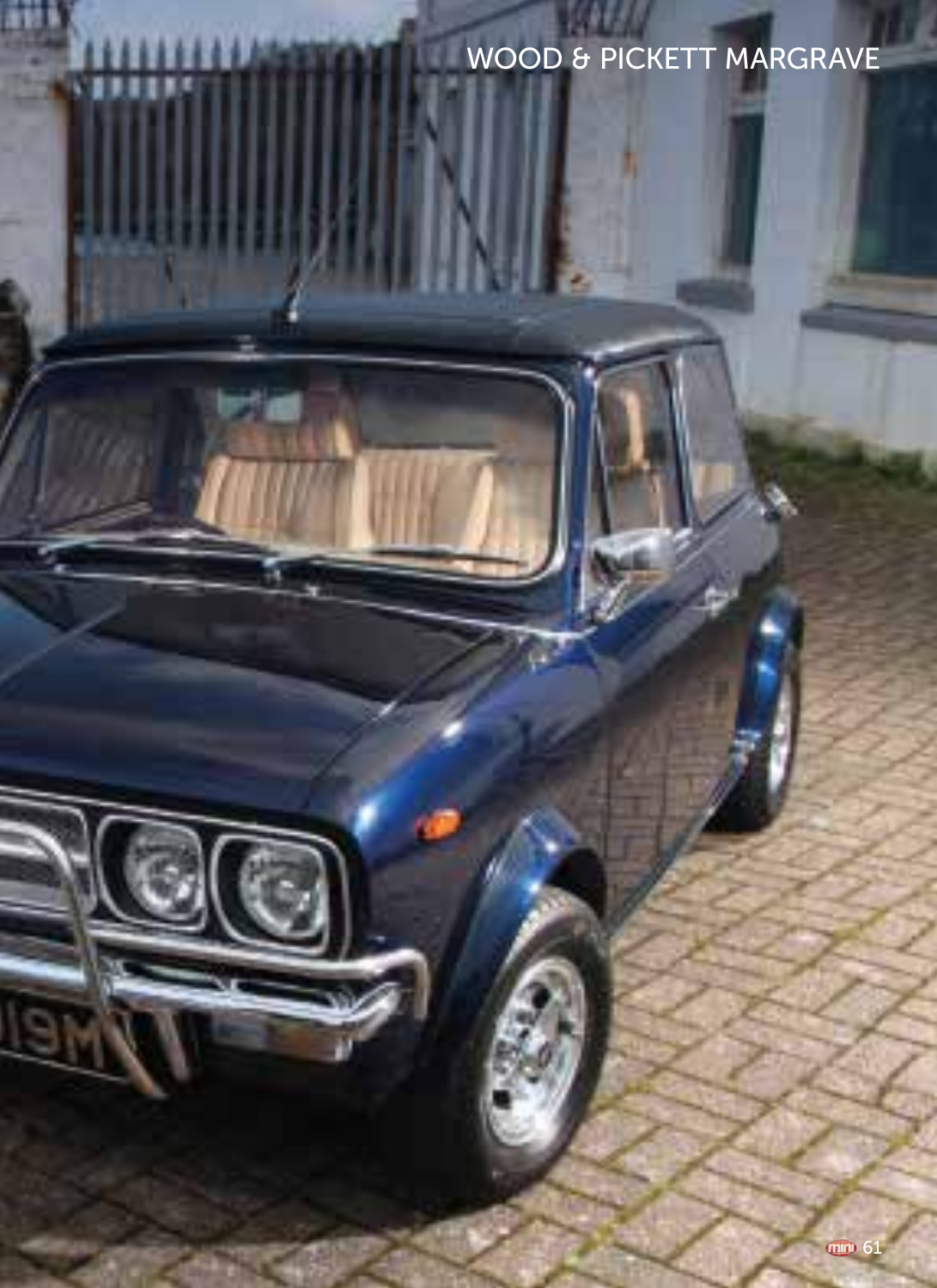

hoot to drive with terrific cornering ability, and trendy too.

As a result, this nimble, cute, and above all 'classless' car became the unlikely beneficiary of many celebrity endorsements. A host of glitterati including film idols, pop stars and even royalty all found favour with the Mini, making Issigonis' utilitarian creation baby the epitome of 1960s cool.

#### TAILOR-MADE

Yet, it was these celebs, who were used to somewhat more luxurious forms of transport, that spawned the creation of a whole new genre. They loved the fact that the Mini was fun, fleet of foot and, crucially, easy to park in an increasinglycongested London. But they weren't so enamoured with its 'back to basics' trim and 'off-the-peg' appearance. What they coveted was, in effect, a 'mini' Rolls-Royce, tailor-made to their requirements. And thus, the coachbuilt Mini was born.

Rare, opulent, extremely fashionable and very expensive, the coachbuilt Minis were a fascinating take on the Mini story, which is widely-acknowledged to have begun with actor Peter Sellers' Mini Cooper. Late in 1962, Sellers asked prestige car dealership H.R. Owen if it



The leather trim has been fully refurbished. Margrave 'Elite' dash with Smiths gauges.



#### "The coachbuilt Minis were a fascinating take on the Mini story..."

could transform his new Cooper into something that mirrored his new Rolls Royce, so the dealership commissioned Hooper Motor Services to undertake the conversion. At a cost of £2600 – a standard Cooper was just £679 – Sellers' Cooper, with its Bentley-style headlights, hand-stencilled wicker-work, leather interior, electric windows, rear heater and a multitude of other indulgences, soon had other celebrities following suit.

But, having set the scene with Sellers' Mini, Hooper quickly moved away from coachbuilding and didn't want to

continue the practice. It was persuaded to convert a handful of further Minis for existing clients however, marketed under the 'Supreme' name. Hooper also created a few hatchbacks, including one for Sellers in 1963.

When Hooper dropped the coachbuilt Mini baton, other companies picked it up and ran with it – companies such as soonto-be market leaders Radford and Wood & Pickett. The car you see on these pages is a prime example of the coachbuilders' art and how it evolved – a 1974 Wood & Pickett Margrave Mini Clubman

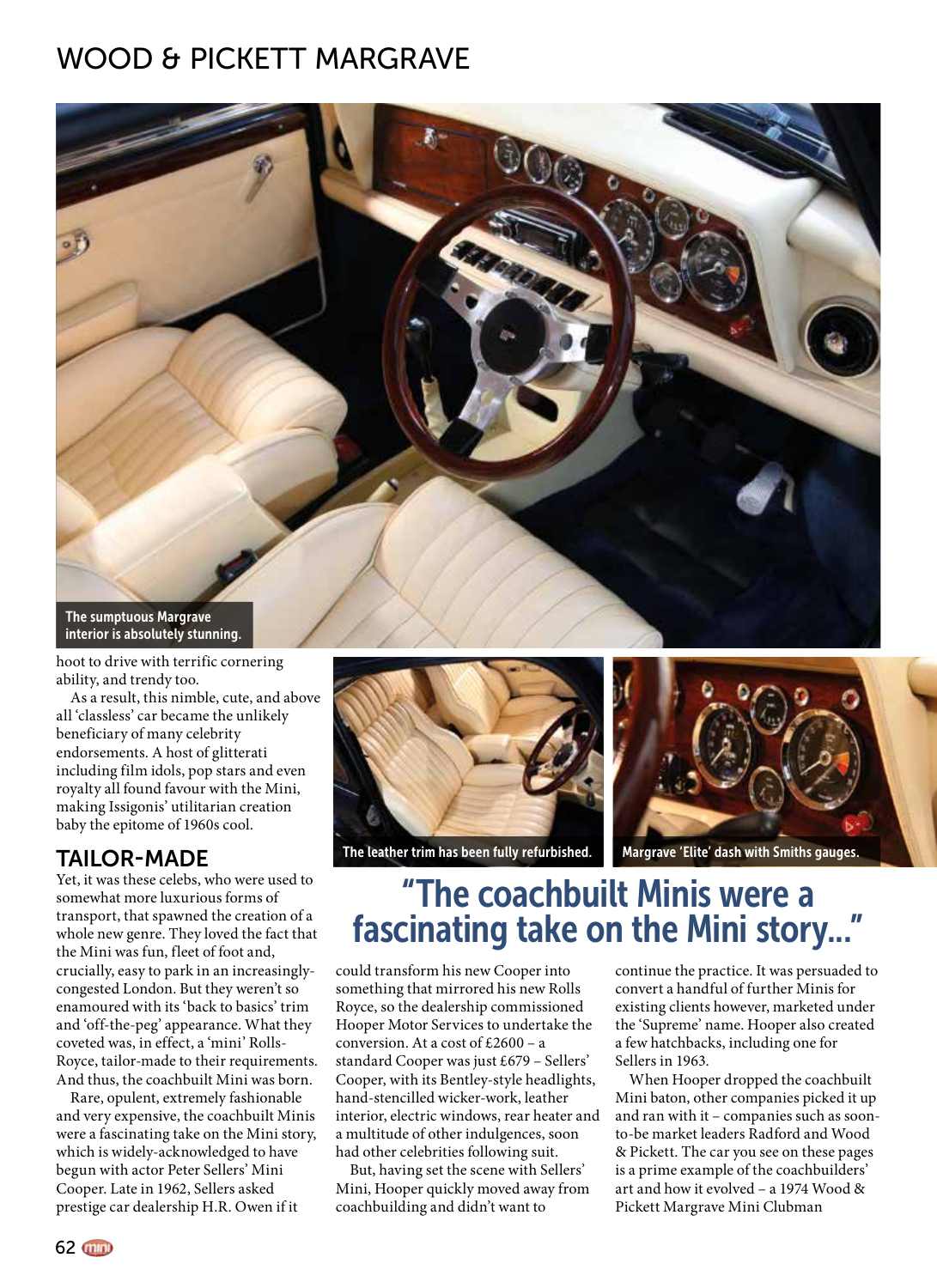



Folding rear seats, but without boot access!

belonging to long-time coachbuilt Mini enthusiast, Roger Griffiths.

#### TWO TO ONE

Welshman Roger is no stranger to the pages of *Mini Magazine.* His black Wood & Pickett Mini and his custom red MPi were both featured in our September 2016 issue. He'd always lusted after a coachbuilt Mini but could never afford one when they were new, so his 1992 and 1999 Minis went some way to redressing the balance. What he really wanted was a '70s W&P Mini though, so when the chance to buy this utterly delightful 1974 Margrave came up, he jumped at it and the others were later sold. Based on a



Roger has fitted a modern Sony head unit.

standard Clubman, OKT 919M was converted from new by Wood & Pickett, with no expense spared. It's not always looked as good as it does now though.

"Back in 1983, the then owner stripped the car in readiness for a rebuild," explains Roger. "But, for whatever reason, the rebuild was never completed. The bodyshell had been repainted, and it was on its suspension and wheels, but not much else had been done. It remained in this state until 2013. I could see from the documentation that came with the car that the owner had regularly been buying parts. Nevertheless, none had been fitted. In 2013, a friend bought it from him, along with the boxes and boxes of parts, rebuilt it, and put it up for sale. I bought it in October 2016."



Plush leather trim is just about everywhere!

Roger worked in the motor trade from his teens until his relatively recent retirement, and is a real stickler for quality. Although the Margrave had been rebuilt, Roger was keen to go through the car with a fine-toothed comb and transform it into the very best example possible. And as you can tell from the photographs, he's succeeded!

"I've been around Minis since the

mm 63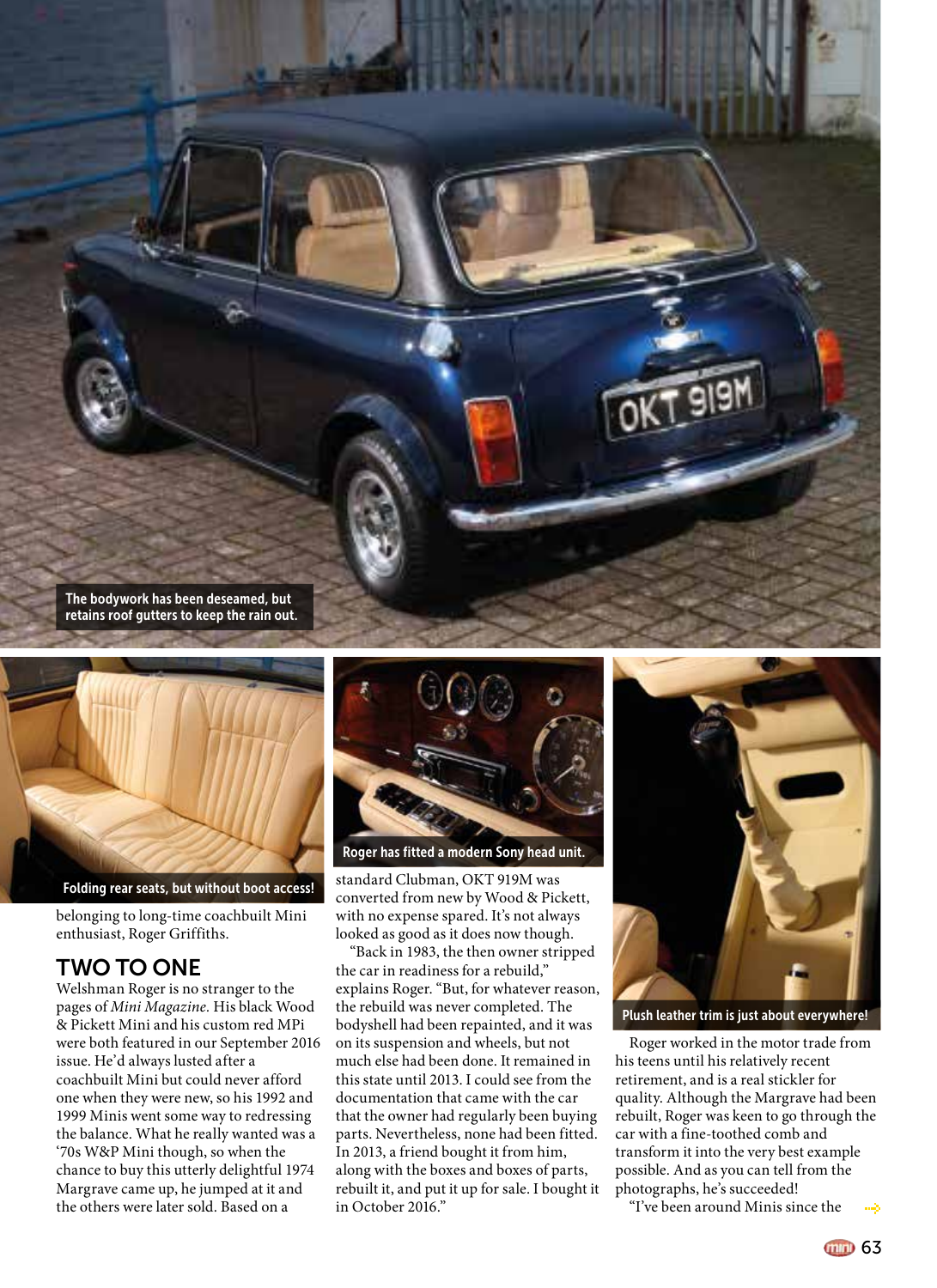

mid-1970s, working on customers' cars in the family garage business, and I've done plenty of work on my own Minis too," recalls Roger. "With this particular car I was aiming for concours condition, and I wanted it to be A1 mechanically too. Over a four-month period, I refurbished the mechanical components and brought the bodywork and interior up to Wood & Pickett standards. I've spent hundreds of hours on it."

Roger immediately knew he would have to replace the original gearbox as the casing had cracked and was leaking oil. As it transpired, he not only changed the gearbox, but also changed the engine too. "There was nothing wrong with the 998," continues Roger, "but I was offered a 1275





A-plus unit from a 1993 Mini that had only done 5000 miles since it was rebuilt. I fancied the extra urge, so I bought it and had it fitted by Mantis Garage near Birmingham. Apart from the Maniflow LCB manifold and system, electronic ignition and a four-core radiator, it's standard. It's got plenty of go though."

With the engine and gearbox installed, Roger went through the steering, suspension and braking system, renewing the hubs, bearings, ball joints and tierods as he went. Cooper S callipers have been joined by grooved discs and new pads up front, while at the back Roger went for finned aluminium drums and new brake shoes. Plus, to improve the handling and achieve the ride height he was after, he fitted new gas-filled dampers



New brightwork includes the fuel filler caps.

and Hi-Los all round. "It's not too low," says Roger. "I've kept things sensible as it's a town car, so nothing racey."

#### LITTLE LUXURY

Satisfied that the Margrave was mechanically perfect and sitting pretty, Roger then turned his attention to the exterior and the interior. By the '70s, Wood & Pickett had really gone to town on the details when creating its cars, and this one is no exception. The body has been deseamed, including the roof guttering at the rear, and the doors feature Innocenti quarter-light windows. It's also had the W&P custom grille and headlamp treatment, with a Vauxhall Victor FD item modified to suit the Clubman front. "The bodyshell was in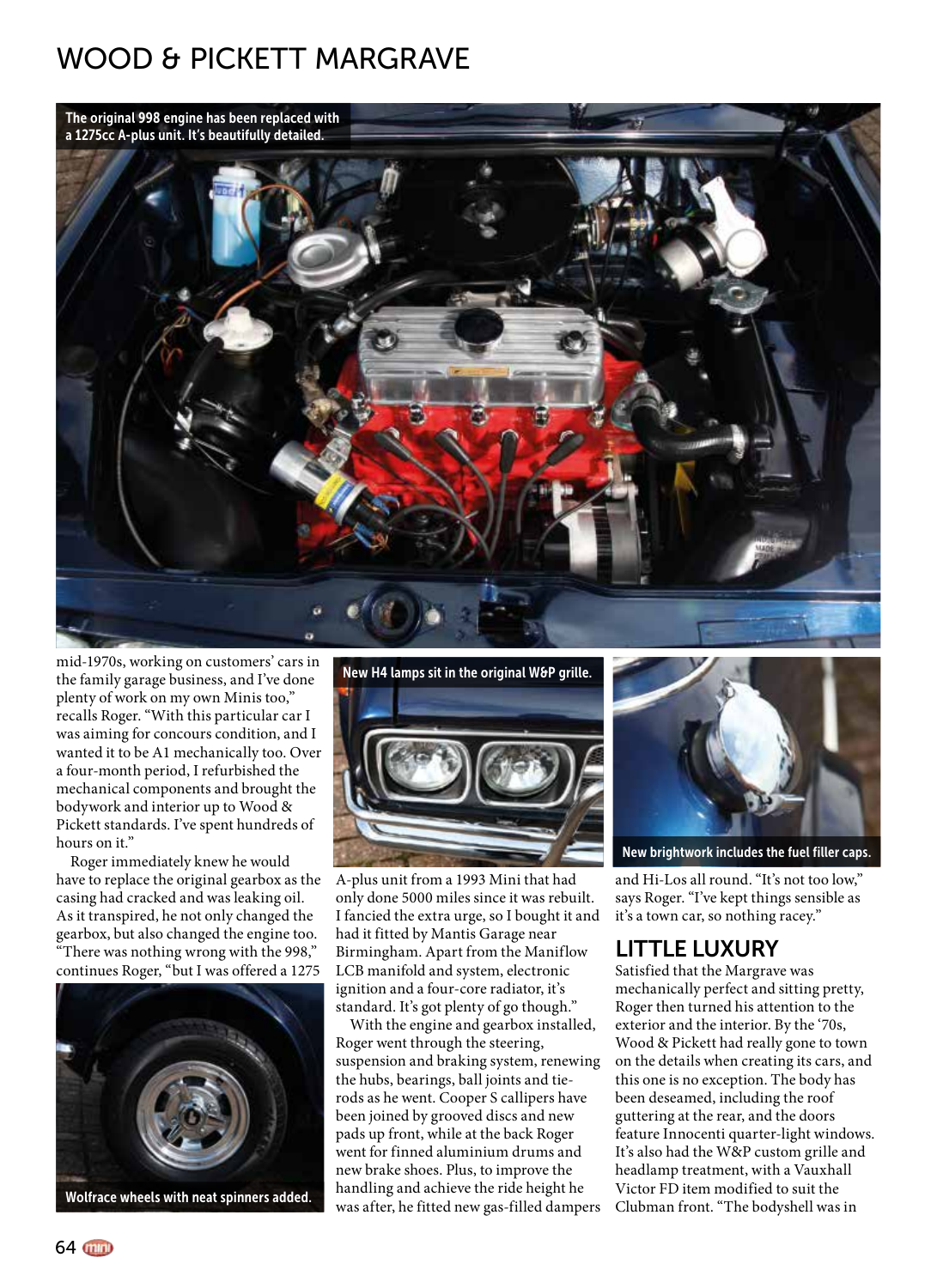



New Tex mirrors and quarter-light windows. Neat Margrave badging joins the rear wiper.



## "As well as making the car look good, I wanted to make it personal..."

excellent condition," enthuses Roger. "The only thing it's had are new sills from what I can see – all the floors and boot floor are still original, and when I took the twin tanks out you could see how well the deseaming had been done. The car was well-specced too. It had the vinyl roof and an electric sliding steel sun roof, electric windows, leather-covered Recaro seats, a sumpguard and twin tanks. But, as well as making it look good, I wanted to make the car personal to me, a bit like Wood & Pickett would have done."

Having spent quite some time renovating the 30-year-old paintwork, which had dulled slightly, Roger focused on the exterior trim. "It was originally supplied with the full 'Heritage' pack, which included the stainless steel wiper arms and tread plates, moulded arches, and nudge bars," elaborates Roger. "I

added the chrome trim around the waistline and rear number plate, then fitted new but period mirrors and fuel filler caps, the special door handle escutcheons and quartz halogen headlights with flat glass.

"I also had the chromework re-done and I re-fitted the front nudge bar," Roger adds. "I decided not to fit the rear nudge bar, which came with the car, as I think it clutters the styling too much. The wheels are genuine Wolfrace ones and another Wood & Pickett optional extra. However, I modified some centre caps with a Dremel so I could fit spinners to them, which came from Huddersfield Spares. I fit spinners to all of my Minis. It's a personal thing!"

Not content with just making the exterior a work of art, Roger also went to town on the interior. "It already had

#### TECH SPEC

BODY 1974 Wood & Pickett Margrave Mini Clubman restored with new sills, de-seamed including the roof guttering at the rear, quarter-light windows, W&P modified Vauxhall Victor FD grille, replacement H4 headlamps, vinyl roof, electric sliding steel roof, twin tanks, chrome waistline trim, new Tex mirrors, W&P and Margrave badges, side repeaters, W&P moulded arches, stainless steel wiper arms and tread plates, door handle escutcheons, front nudge bar, brightwork re-chromed. Paint: Metallic blue.

ENGINE Rebuilt 1275cc A-plus engine, stock internals, finned aluminium rocker cover, chrome radiator bracket, Smiffy's Bits cylinder head bolt covers, SU electric fuel pump, Mini Spares alloy inlet manifold, Maniflow LCB, Maniflow exhaust system with twin side-exit upswept pipes. Estimated power: 70bhp.

**SUSPENSION** Dry set-up, fully rebuilt, new gas-filled dampers and Hi-Los all round.

TRANSMISSION Rebuilt four-speed rodchange gearbox, 3.1:1-ratio final drive.

**BRAKES** Rebuilt with new 7.5-inch Cooper S disc assemblies with grooved discs (front), finned aluminium spacer drums (rear), remote servo, new lines and hoses.

WHEELS AND TYRES 5x10-inch Wolfrace slot mags with modified centre caps to accept Huddersfield Spares spinners, 165/70x10 Falken tyres.

INTERIOR Wood & Pickett Margrave interior with Elite dash featuring extra Smiths gauges, electric windows, restored beige leather trim including Recaros front seats and folding rear seats, 'West of England' cloth headlining, W&P wood gear knob and steering wheel, Paddy Hopkirk throttle pedal, Easirider lambswool over-rugs, restored carpets, Sony head unit, rear shelf speakers, carpeted boot area.